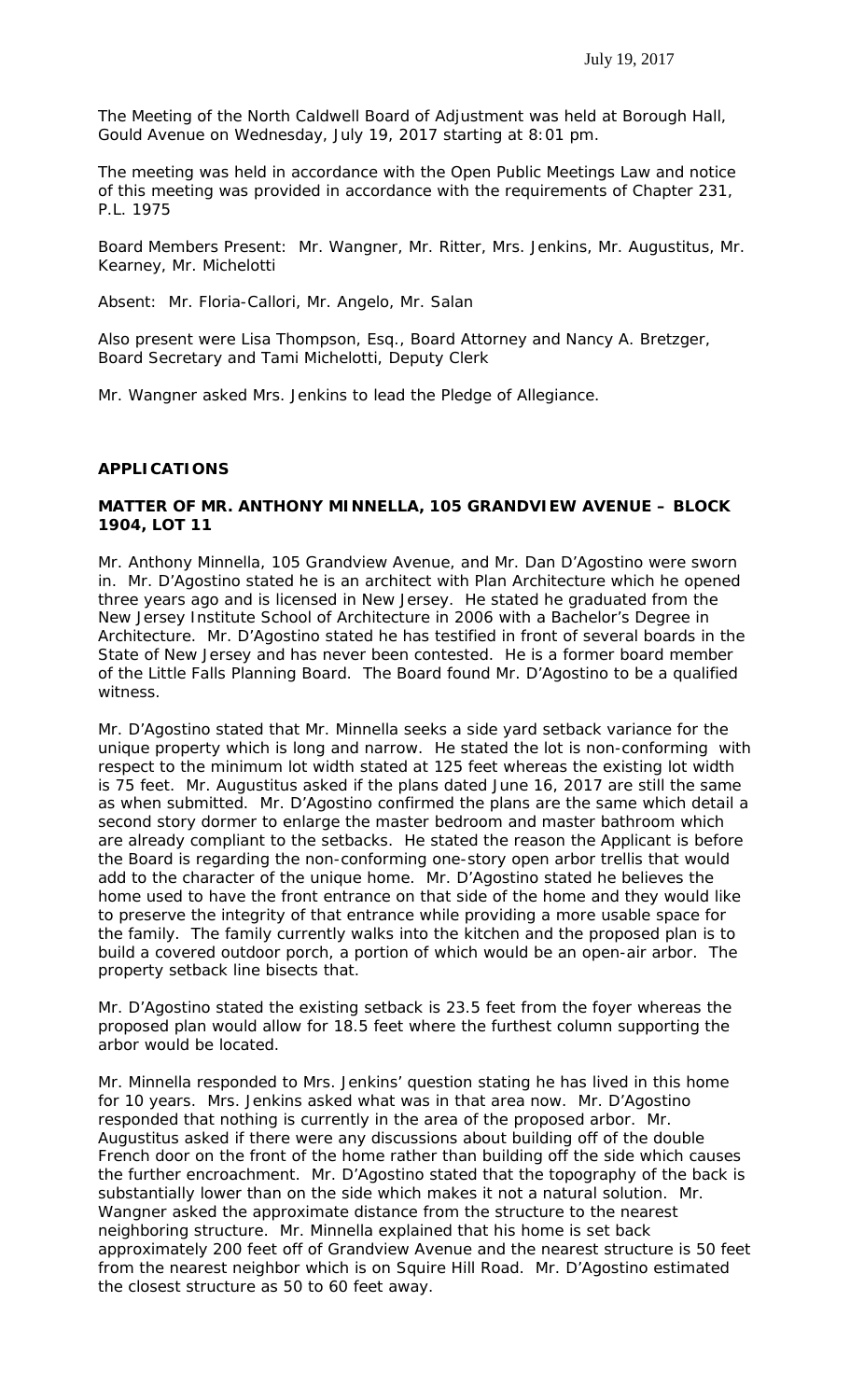#### July 19, 2017

Mr. Wangner opened the discussion to the public. No one came forward. Mr. Wangner asked if there were any questions from the Board. No other comments were made. Mr. Augustitus complimented the design of the plan. Mr. Augustitus made a motion to accept the Application, as submitted, and it was seconded by Mr. Kearney. A vote was taken and the Application was unanimously approved.

# **MATTER OF SOMERSET TIRE SERVICE, INC. / MAVIS DISCOUNT TIRE, 251 GRANDVIEW AVENUE – BLOCK 2200, LOT 6**

Ana Murteira – Inglesino Webster Wyciskala Taylor LLC, Parsippany, NJ appeared on behalf of the Applicant. Ms. Murteria described the Application as a request for a C variance for the replacement/modification of one wall-mounted sign and the replacement of one free-standing sign at the existing store. Ms. Murteira stated that the property is located within the Borough's planned industrial park district. Notice of the Application was published in the Star Ledger on July 7, 2017 and notice was given to the property owners on the 200' list on July 7, 2017 with affidavits provided to the Zoning Board Secretary.

Mr. Robert Streker from Bohler Engineering was sworn in. Mr. Streker stated he is a 1997 graduate of Stevens Institute of Technology where he received a Bachelor's of Engineering degree. Mr. Streker stated he is a licensed professional engineer in New Jersey and New York and has been working in site development and civil engineering and has worked with Mavis on several of their locations. The Board accepted Mr. Streker as a qualified witness.

Mr. Streker referred to the diagrams submitted with the Application and noted that the former STS, now Mavis, is located on the northwest corner of Main Street and Grandview Avenue. He stated there are two signs to discuss. The first is a freestanding motorized sign currently on the corner of the property that is 24 square feet and 18 feet tall. The Applicant proposes to replace the sign with a smaller and shorter sign that will no longer spin and will instead be a fixed panel sign. The proposed sign dimensions are 23.63 square feet with a height of 17 feet and 7-1/2 inches. Mr. Streker stated that the second sign is a building-mounted sign with a proposed size of 26 square feet which is sized appropriately to be in scale with the building. The proposed sign is 1 foot, 4 inches tall for which a variance should not needed since it is under the 2 foot limit. In total, the allowable signage is 90 square feet permitted which is 5% of the facade area. The proposed building-mounted signage is 26 square feet and the total signage including the freestanding sign is 49.6 square feet.

Mr. Wangner asked if both signs would be lit and during what hours. Mr. Streker noted both signs would be internally illuminated and the lights on the signs are generally turned off one hour after business closing. He stated that closing time is usually around 6:00 pm on weekdays, with a late night on Thursdays with a 8:30pm closing, and 5:00pm on Saturdays and Sundays. Mr. Streker stated the sign would not be lit all night long.

The Board had no further questions for Mr. Streker. Mr. Wangner opened the discussion for questions from the public for Mr. Streker. Mr. Joseph Kalyoussef came forward who is the owner of the property across the street from Mavis. Mr. Kalyoussef was interested in looking at the signage plans and thanked the Board for the opportunity to review the exhibit.

Ms. Murteira introduced the site planner, Mr. Michael Pessolano. Mr. Pessolano was sworn in and stated he is a licensed professional planner in New Jersey and has been practicing for over 30 years. He has served as Board Planner for six municipalities, served as an expert planning witness for several other boards, worked as a municipal planner and most recently focuses on expert planning witness work for zoning and planning boards. Mr. Pessolano noted he is a member of the American Institute of Certified Planners. The Board accepted Mr. Pessolano as a qualified expert.

Mr. Pessolano stated that he is familiar with the site, the Application and the regulations. With regarding to the relief requested for the width of the sign, Mr.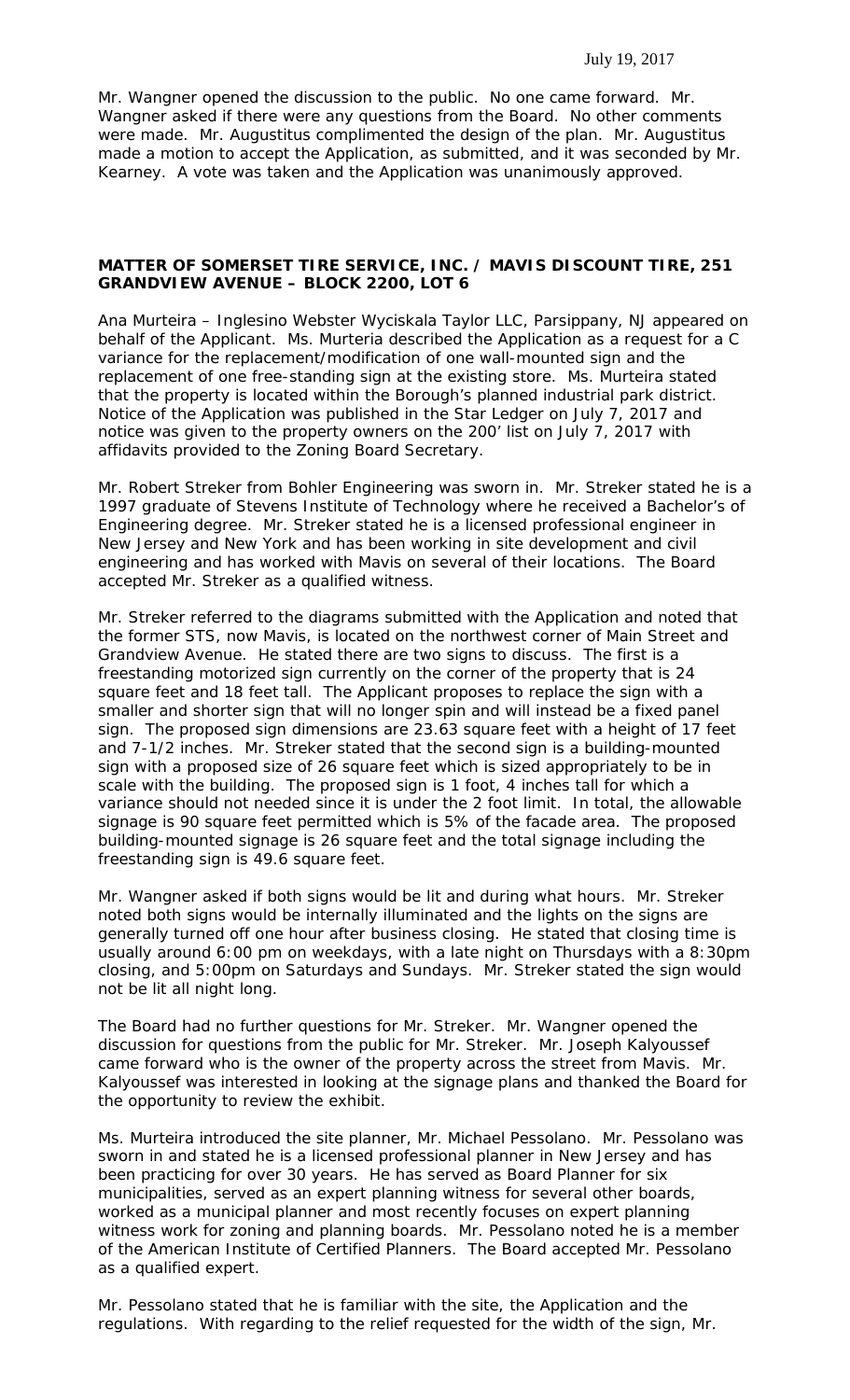Pessolano stated that his C2 analysis shows that the benefits outweigh the detriments. He stated that the aesthetic match provided by the proposed signage is a significant benefit. He noted that the building is wide, low building so the sign width is not an issue. Mr. Pessolano added that the signage provides safety and ease of identification of the premises which is easily legible to moving vehicles. He summarized that the appropriate dimensions of the signage are in scale with the building, the aesthetics are beneficial, and the toned down lighting which will be shut off in the evening contribute no detriments and the C2 analysis is satisfied.

Mr. Wangner opened the discussion to the public for comment. No one from the public came forward. Mr. Ritter made a motion to accept the Application as submitted, and it was seconded by Mr. Augustitus. A vote was taken and the Application was unanimously approved.

## **MATTER OF MR. JOSEPH KALYOUSSEF, 2 FAIRFIELD ROAD / 730 MAIN STREET, BLOCK 22.01, LOT 1**

Mr. Joseph Kalyoussef, property owner, and Mr. Charles Stewart were sworn in. Mr. Kalyoussef stated that he bought the property formerly known as Grandview Deli in 1987 or 1988 as commercial and office space.

Mr. Kalyoussef stated that the upper portion of the building did not rent well as office space. He appeared before the Zoning Board in 1992 for a variance to convert the second floor to apartments. He received approval from both North Caldwell and Little Falls at that time. After 2012, he retired and sold the business to an individual with experience in running a deli. The lower level was then divided into two sections with 1,000 square feet each. The new owner used the space as one unit of 2,000 square feet. After three years, the business owner backed out of the five year lease and sold all the equipment inside the building without giving Mr. Kalyoussef the opportunity to buy it back. The property remained vacant for over two years and Mr. Kalyoussef stated that he now needs to generate money from the property. He currently lives there and rents the other apartment while the lower level remains vacant. Mr. Kalyoussef stated he is seeking permission for conversion of the first floor from commercial space to permanent residential space. Mr. Kalyoussef stated he has already been granted permission from the Zoning Board in Little Falls and is now seeking relief from the North Caldwell Zoning Board.

Mr. Charles Stewart stated he is the engineer, surveyor and planner for this Application and presented this site plan to the Board in Little Falls. Ms. Thompson noted that Mr. Stewart has been accepted as an expert in the witness in the past. The Board accepted Mr. Stewart as a qualified witness.

Mr. Stewart stated the Applicant received approval from the Little Falls Board and he is now seeking approval from North Caldwell. He stated the lot is divided between the two municipalities with approximately 22,000 square feet in North Caldwell at Block 2201, Lot 1 and 7,600 square feet in Little Falls at Block 2, Lot 7.01. The property runs along the river and is located on Main Street, also known as Fairfield Road and/or Little Falls Road. The town line bisects the property with the majority of the structure in Little Falls and the parking lot in North Caldwell. Mr. Stewart stated that the proposal is to convert the first floor to residential space and the architectural plan is to make it look residential by removing the commercial look. He noted that no other improvements to the site are planned with the overall general site circulation remaining the same. Mr. Stewart stated that the two upper floor apartments are approximately 1,000 square feet each and the two lower level apartments would be similar in size. Each apartment has two bedrooms each.

Mr. Stewart explained that his testimony is the same as that given in front of the Little Falls Zoning Board. He stated that the site is suitable for residential use as there are residential units next door, across the street and at the adjacent Stepping Ridge complex. Mr. Stewart stated there is no substantial detriment to the public good and that the use shall not impair the purpose of the zoning ordinance as the residential use in the area is appropriate.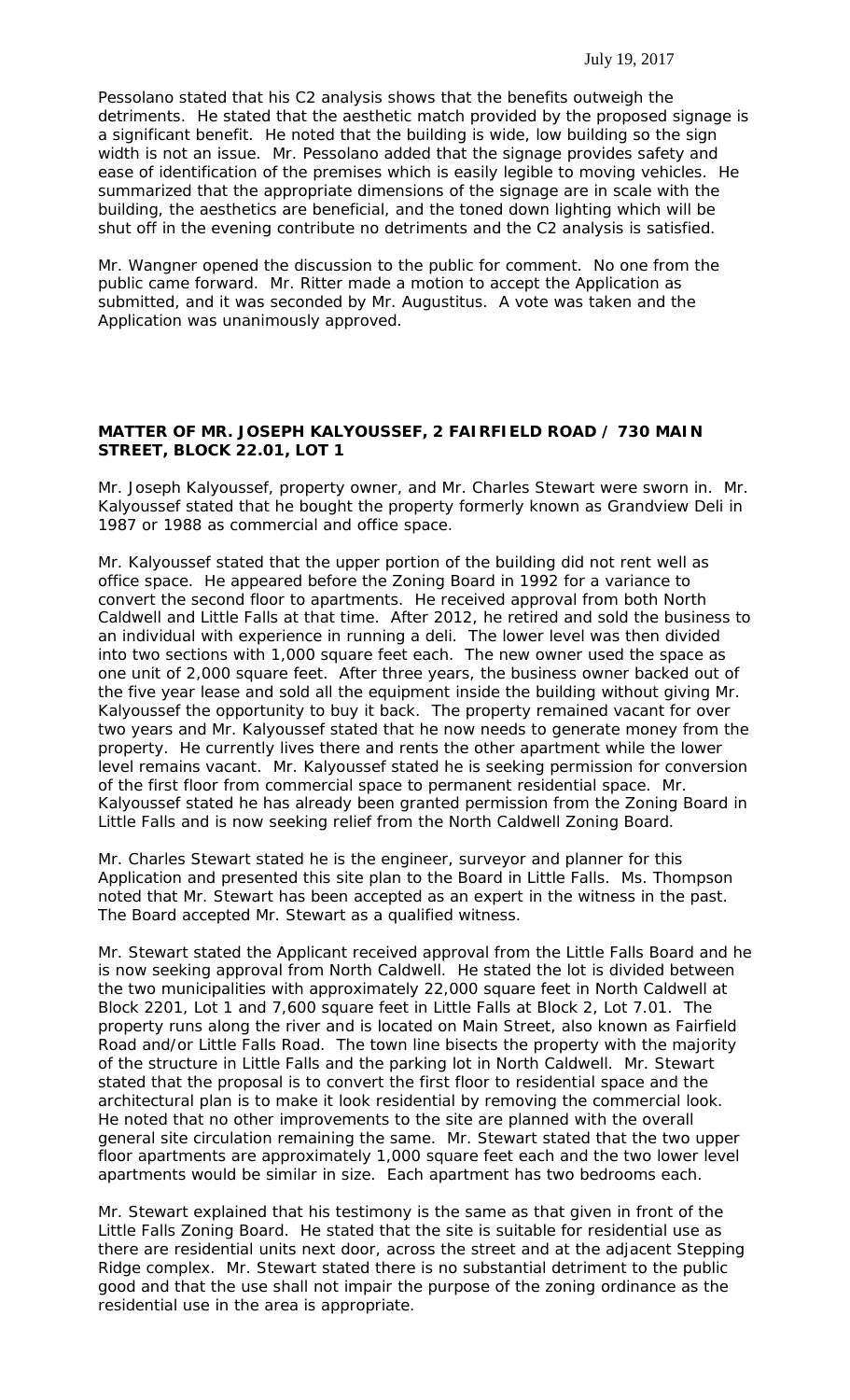Mr. Wangner opened the discussion for comments from the Board. Ms. Jenkins asked if parking would remain the same. Mr. Stewart confirmed that there would be no changes to the parking lot which holds 19 parking spots.

Mr. Wangner opened the discussion to the public for comment. No one from the public came forward. Mr. Augustitus made a motion to accept the Application as proposed, and it was seconded by Mr. Michelotti. A vote was taken and the Application was unanimously approved.

## **MEMORIALIZATIONS**

#### **MATTER OF MR. ALI ASGHER QUERESHI, 236 GRANDVIEW AVENUE, BLOCK 2104, LOT 3 MATTER OF ASGHER ALI QURESHI Decided: May 17, 2017**

**Memorialized: June 21, 2017**

**WHEREAS,** Asgher Ali Qureshi. (hereinafter referred to as the "Applicant") has filed an application for variance relief pursuant to N.J.S.A. 40:55D-70c before the Borough of North Caldwell Zoning Board of Adjustment (the "Board") with regard to property located at 236 Grandview Avenue also known as Lot 3 in Block 2104 in order to construct a front facing detached garage within the side yard setback. The subject property is located in R1 residential zone; and

**WHEREAS**, all owners of property located within 200 feet of the subject premises were properly notified according to law; and

**WHEREAS**, the jurisdiction and powers of this Board have been properly invoked and exercised pursuant to Statute; and

**WHEREAS**, a public hearing was held by this Board on May 17, 2017; and

**WHEREAS**, the Board makes the following finding and determination based upon the following facts:

- 1. Asgher Ali Qureshi was sworn in and described that Application, stating that he would like to build a detached garage on his property. The Applicant testified that because of the shape and the topography of the lot, he is limited as to where the garage can be built. The Applicant stated that he is requesting variance relief for the side yard setback and a front-facing garage.
- 2. The Applicant testified that he cannot change the orientation of the proposed garage without losing the only usable part of his backyard due to the slope of the rear portion of his property.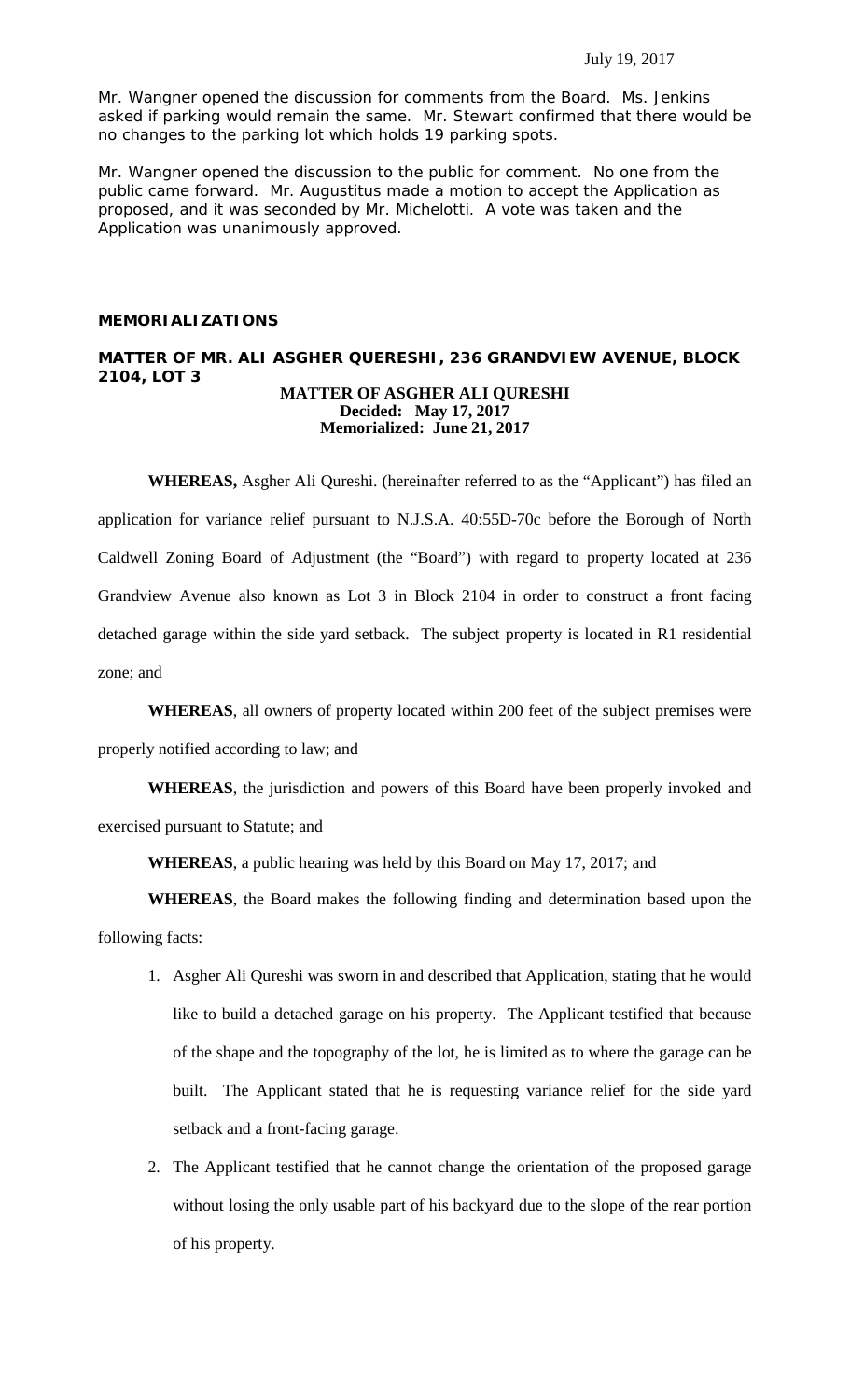- 3. The Applicant testified that the front-facing garage doors will not be noticeable to any neighbor because there is no neighbor across the street. He added that the garage would only be visible if someone stopped in front of the house and looked up the hill.
- 4. Upon questioning by the Board, the Applicant stated that the attached garage had been converted before he purchased the home in 2004. The Applicant noted that the house is only 2,200 square feet. The proposed garage will include a loft for additional storage.
- 5. Upon questioning by the Board, the Applicant stated that he parks his own cars in the driveway. Because he has more than two cars, there is no parking available for guests. The Applicant noted that there is no parking on the street.
- 6. The Board questioned if the storage space is really needed since the proposed garage structure is large. The Applicant stated that he needs the storage space, and that the proposed garage plan follows the same roof pitch, same building materials and same design as the existing home.
- 7. The Applicant described the topography of the property, explaining that from Grandview Avenue, the driveway slopes up 10 feet. He further explained that there is a 3 foot retaining wall at end of garage, a 23 foot open area, and then another 6 foot retaining wall, followed by a slope up another 20 feet which is unusable yard space. The Applicant stated that the retaining walls were there before he purchased the home.
- 8. With regard to the interior height of the loft area, the Applicant stated that the middle portion will be approximately 7 feet and the sides will be 3-1/2 feet. The Applicant testified that the loft area would not be used as living space.
- 9. The Board questioned the Applicant's ability to turn the garage 90 degrees and attach it to the house or relocate the patio. The Applicant stated it is possible but it would be a major renovation and would require building additional retaining walls. The Applicant also noted that adjusting the angle of the proposed garage would create a sharp turning radius issue. The Applicant stated that the only way the garage will work is to pull straight in from the driveway.
- 10. The matter was opened to the public. Christine Dobrowolski, 242 Grandview Avenue was sworn in. Ms. Dobrowolski stated she is the neighbor next to the Applicant's driveway. Ms. Dobrowolski submitted photographs she took earlier in the day which were marked as Exhibits O-1 through O-3. Ms. Dobrowolski described Exhibit O-1 as her concrete driveway and he Applicant's side yard where he wants to build the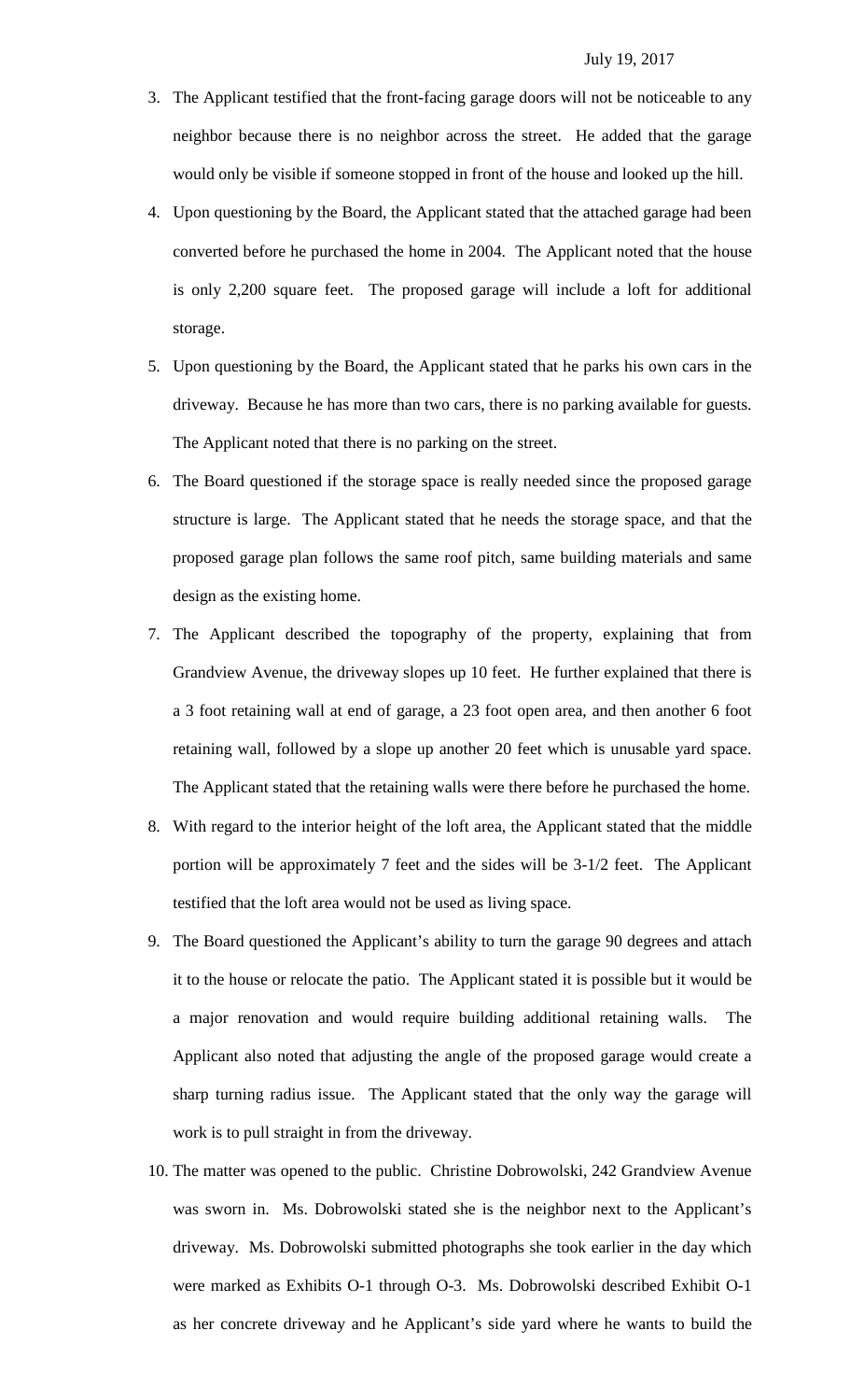garage. Ms. Dobrowolski described Exhibit O-2 as a close-up view of the first photograph. She then described Exhibit O-3 as a photograph of her side of the driveway and the Applicant's current garage. Upon questioning by the Board, Ms. Dobrowolski stated that she would be looking at the side of the proposed garage if it is built.

- 11. Ms. Dobrowolski testified that she lives with her elderly, ill parents and has safety concerns from cars going in and out of the garage so close to her property as well as from the fumes emitted. She further testified that she is also concerned that the value of her property would decrease if a garage is built so close to her property.
- 12. Upon questioning by the Board, the Applicant testified that no trees would be removed as part of the proposed garage construction. The Applicant added that Ms. Dobrowolski's driveway is approximately 2 feet into his property, as shown on the survey; that the Dobrowolski garage is 6.78 feet from the property line; and that his view is of the neighbor's garage. The Applicant noted that Ms. Dobrowolski's garage is front-facing.
- 13. The Applicant stated that the front of the new garage will be 6.25 feet from the front and approximately 3.25 feet from the back from the neighbor's driveway. The Applicant stated that Ms. Dobrowolski's father has been planting trees and plants to create privacy between the properties.
- 14. The Applicant stated that there will be a 3-foot retaining wall so there is little chance of a car veering off of the driveway into Ms. Dobrowolski's property.
- 15. Upon questioning from the Board, the Applicant stated that there will still be cars in his driveway if the new garage is constructed, stating that 2 of his 6 cars would be in the garage.
- 16. The Board questioned whether the Applicant considered constructing the garage behind the house, as it could relieve congestion along property line, keep cars out of view, eliminate variances and eliminate the front-facing garage facade. The Applicant responded that construction behind the home or moving the garage away from the property line would require removal of a lot of dirt and construction of a large retaining wall which would decrease his usable backyard space and sitting area. The Applicant noted that moving the proposed garage would necessitate more driveway space which would increase the impervious coverage.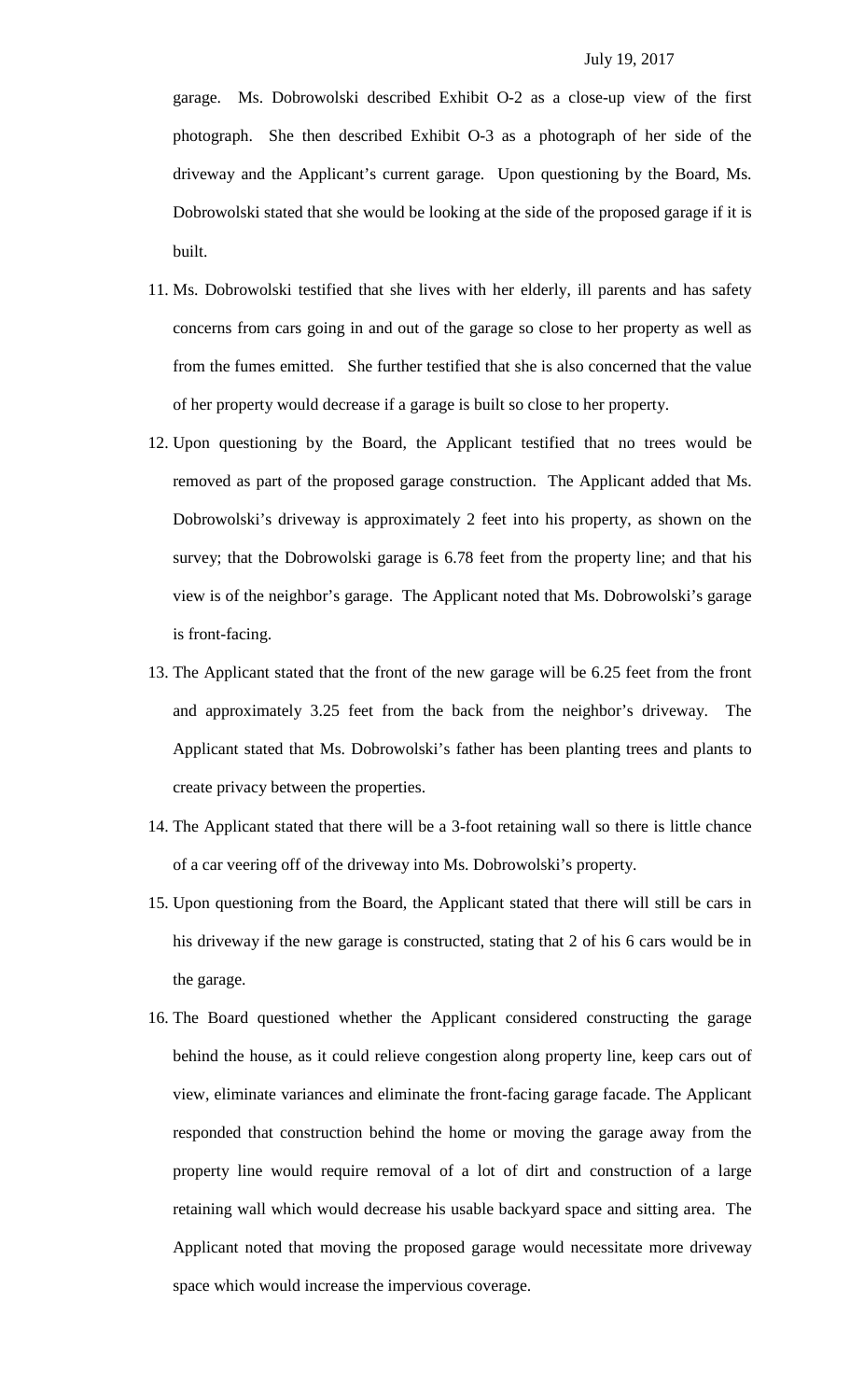- 17. The Applicant testified that he would check with the Borough's Building Department if he is granted approval to ensure that there would be no diversion of water that would impact his neighbors.
- 18. The Board members, in reviewing the above testimony and the materials presented at the hearing, find that the Applicant did not present testimony sufficient to meet the burden of proof required to grant the variances requested.

**NOW, THEREFORE**, **BE IT RESOLVED** that based on the facts as found above, the Board finds that the relief requested cannot be granted pursuant to the requirements of the Zoning Ordinances of the Borough of North Caldwell. Therefore, on a motion by Mr. Augustitus, seconded by Mr. Kearney, the Board voted to deny the Application of Asgher Ali Qureshi. with negative votes by Mr. Augustitus, Ms. Jenkins, Mr. Kearney, Mr. Salan, Mr. Angelo, Mr. Floria-Callori and Mr. Wangner.

**IT IS HEREBY CERTIFIED** that this is a true and correct copy of the resolution adopted this 21st day of June 2017, by a majority of the members of the Board present at such meeting and who voted for the action taken on May 17, 2017.

Mr. Augustitus moved to accept the resolution in the Matter of Mr. Qureshi as submitted, seconded by Mr. Kearney. A vote was taken and the Resolution was unanimously approved with four votes and two abstentions.

# **EXTENSION OF VARIANCE REQUEST, Mr. & Mrs. A. Paulo, 51 Ferndale Road, Block 102, Lot 22**

#### **MATTER OF ALFREDO AND GRACE PAULO Extension of Approval**

**WHEREAS,** Alfredo and Grace Paulo (hereinafter collectively referred to as the "Applicant") received variance approval for from the Borough of North Caldwell Zoning Board of Adjustment (the "Board") on July 20, 2016 with regard to property located at 51 Ferndale Road, also known as Lot 22 in Block 102 as shown on the tax maps of the Borough of North Caldwell in order to construct an addition and make alterations to the existing dwelling; and

**WHEREAS**, due to circumstances beyond the Applicant's control, construction on the proposed addition to their home was delayed; and

**WHEREAS**, the Applicant seeks approval to extend the period of time within which to commence construction and appeared before the Board at its June 21, 2017 regular meeting; and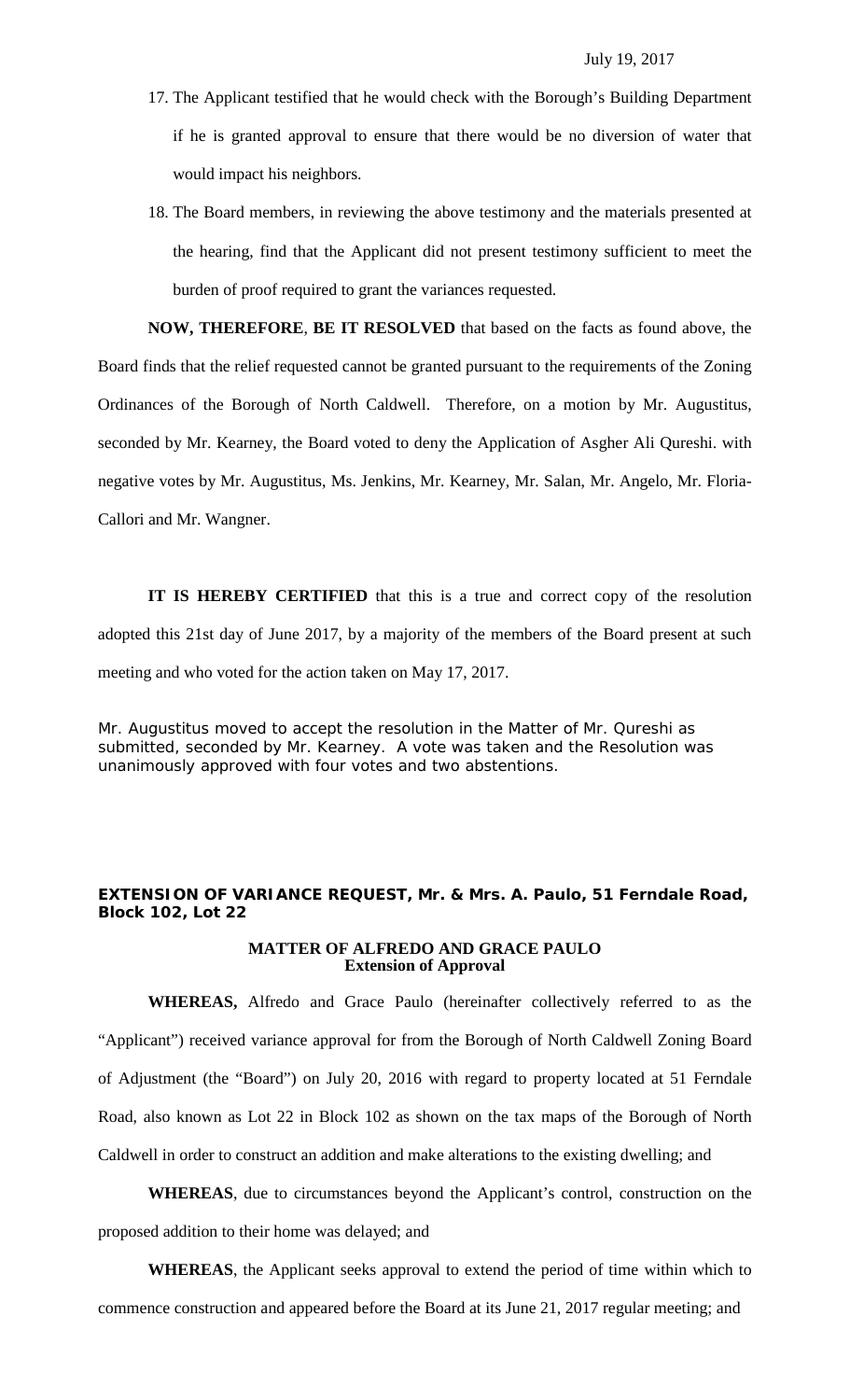**WHEREAS**, the Board makes the following finding and determination based upon the following facts:

- 1. The Applicant seeks an extension of the approval granted by the Board on July 20, 2016;
- 2. The Applicant's delay in commencing construction was due to circumstances outside the Applicant's control as both the homeowner and architect.
- 3. The Applicant plans to submit plans for permits to the Borough's Construction Department in September 2017.
- 4. The Applicant testified that they propose to commence construction on the dwelling as soon as the permits are approved.
- 5. The Board, in reviewing the above facts presented, finds that the Applicant has provided a sufficient basis to grant the relief requested.

**NOW, THEREFORE**, **BE IT RESOLVED** that based on the facts as found above, the Board finds that the Applicant has presented sufficient proof that hardships exists and hereby grants the extension requested.

**IT IS HEREBY CERTIFIED** that this is a true and correct copy of the resolution adopted this 19th day of January 2017, by a majority of the members of the Board present at such meeting and who voted for the action taken on June 21, 2017.

Mr. Augustitus moved to accept the resolution in the Matter of Mr. & Mrs. Paulo as submitted, seconded by Mr. Michelotti. A vote was taken and the Resolution was unanimously approved with three votes and three abstentions.

# **MATTER OF EDDIE IV, LLC, 132 W. GREENBROOK ROAD, BLOCK 1701, LOT 2 MATTER OF EDDIE IV, LLC Decided: June 21, 2017**

# **Memorialized: July 19, 2017**

**WHEREAS,** Eddie IV, LLC (hereinafter referred to as the "Applicant") has filed an application before the North Caldwell Zoning Board of Adjustment (the "Board") for variance approval pursuant to N.J.S.A. 40:55D-70d to permit the use of one of the two existing buildings located at 132 West Greenbrook Road, also known as Lot 2 in Block 1701 (the "Property") for office space. The subject property is located in R-1 Residential Zoning District; and

**WHEREAS**, all owners of property located within 200 feet of the Property were properly notified according to law; and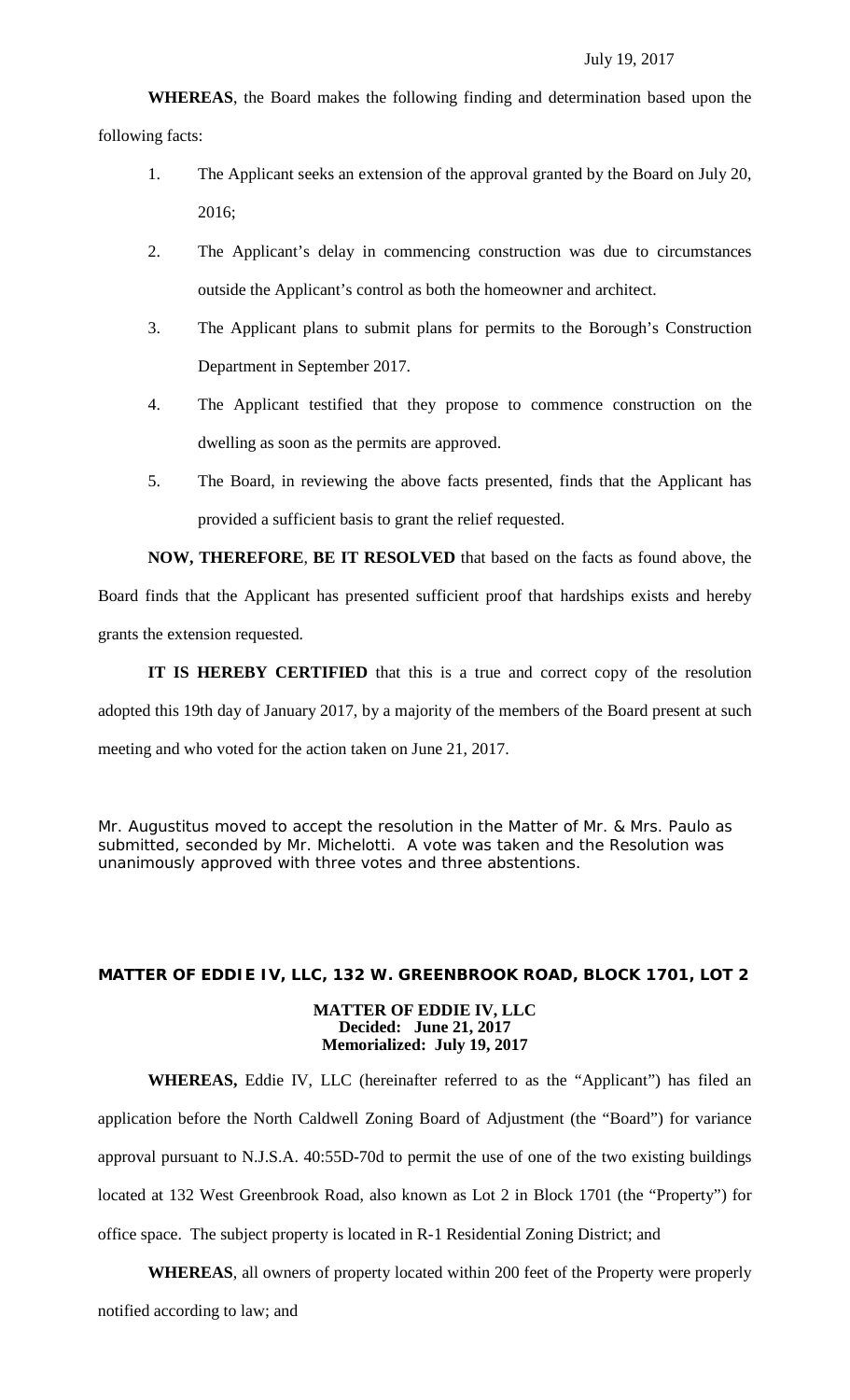**WHEREAS**, the jurisdiction and powers of this Board have been properly invoked and exercised pursuant to Statute; and

**WHEREAS**, a public hearing was held by this Board on June 21, 2017; and

**WHEREAS**, testimony in support of the Application was presented by the Applicant's authorized representative, Matthew Stevens.

**WHEREAS**, the Board makes the following finding and determination based upon the following facts:

- 1. Joshua Gorsky, Esq. represented the Applicant. Mr. Gorsky stated that the Applicant seeks a use variance for existing office space at the Property. The property is located in an R-1 residential zone and therefore, the existing office buildings are non-conforming. Mr. Gorsky advised the Board that a use variance was granted in 1998, a copy of which was attached to the variance application. The prior approval refers to the history of the Property. The Applicant seeks to continue to use of one building on the Property as office space.
- 2. The Applicant's authorized representative, Matthew Stevens was sworn in.
- 3. Mr. Stevens testified that the Property was purchased approximately one (1) year ago. Mr. Stevens further testified that the Property was marketed as office space and that it was his intention to use the Property as office space when purchased. Mr. Stevens stated that his company intends to use the smaller of the two buildings on the Property for a family office for a maximum of two (2) people to deal with in-house real estate.
- 4. Mr. Stevens testified that that there would be no visitors or deliveries to the office and that the hours of operation would be 9:00am to 4:00pm.
- 5. Mr. Stevens testified repairs and renovations were undertaken to modernize the space, consistent with use as an office.
- 6. In response to questioning by the Board, Mr. Stevens stated that the business that will occupy the smaller building is a property management company.
- 7. The Board clarified that the variance requested by the Applicant refers only to the smaller building on the Property, noting that the Applicant would be required to submit a variance application for use any future use of the larger building. Mr. Stevens confirmed his understanding.
- 8. Mr. Gorsky summarized the application, stating that the positive criteria are satisfied as the property is particularly suited for a small office, noting that the building is set back from the property line with an existing parking lot. Mr. Gorsky further noted there will be